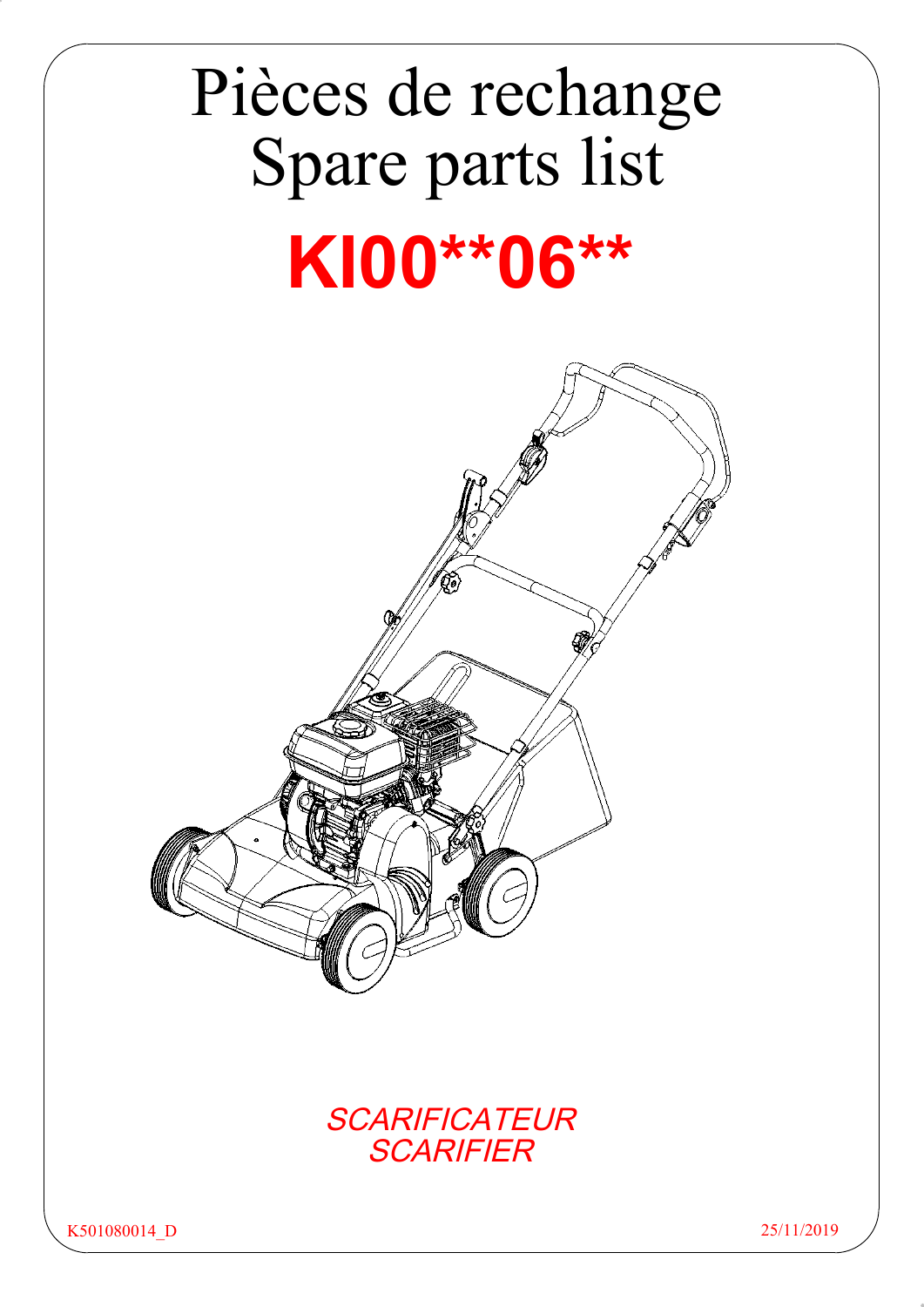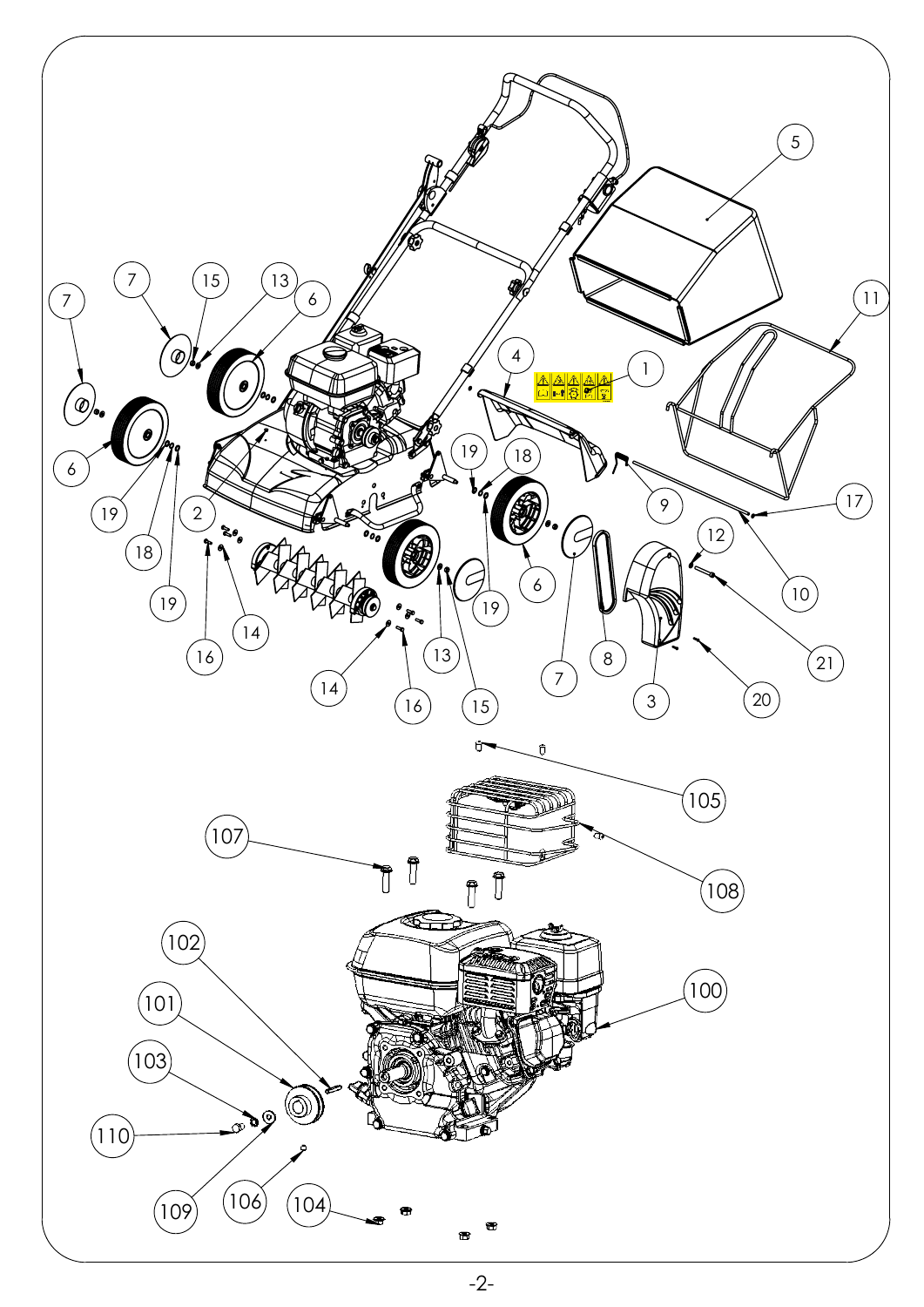| Rep<br>$N^{\circ}$ | Ref                  | Désignation                                   | <b>Description</b>             | <b>B&amp;S</b><br>550<br>/Qté | R<br>180<br>/Qté         | <b>GT</b><br>400<br>$/$ Qté | GC<br>135<br>/Qté        | <b>GP</b><br>160<br> Q   | CR<br>750<br>/Qté | <b>EP17</b><br>/Qté |
|--------------------|----------------------|-----------------------------------------------|--------------------------------|-------------------------------|--------------------------|-----------------------------|--------------------------|--------------------------|-------------------|---------------------|
|                    |                      | K503000071 AUTOCOLLANT SECURITE               | <b>SAFETY STICKER</b>          |                               | 1                        |                             |                          |                          |                   |                     |
| $\overline{2}$     |                      | K341000030 CAPUCHON PLASTIQUE Ø8              | CAP <sub>Ø8</sub>              | 3                             | 3                        | 3                           | 3                        | 3                        | 3                 | 3                   |
| 3                  |                      | K340000086 CAPOT COURROIE                     | <b>BELT COVER</b>              |                               |                          |                             |                          |                          |                   |                     |
| 4                  |                      | K340000084 VOLET SCARIF 38                    | <b>FLAP SCARIF 38</b>          | $\mathbf{1}$                  |                          |                             |                          | $\mathbf{1}$             | $\mathbf{1}$      | $\mathbf{1}$        |
| 5                  | K320070006 PANIER    |                                               | <b>GRASS BAG</b>               | 1                             |                          |                             |                          |                          |                   |                     |
| 6                  |                      | K309000045 ROUE Ø 200                         | <b>WHEEL Ø 200</b>             | 4                             | 4                        | 4                           | 4                        | 4                        | 4                 | 4                   |
| $\overline{7}$     |                      | K309000017 ENJOLIVEUR NOIR Ø133               | BLACK TRIM Ø133                | 4                             | 4                        | 4                           | 4                        | 4                        | 4                 | 4                   |
| $\overline{7}$     |                      | K309000034 ENJOLIVEUR ROUGE Ø133              | RED TRIM Ø133                  | 4                             | 4                        | 4                           | 4                        | 4                        | 4                 | 4                   |
| $\overline{7}$     |                      | K309000016 ENJOLIVEUR BLANC $\varnothing$ 133 | WHITE TRIM Ø133                | 4                             | 4                        | 4                           | 4                        | 4                        | 4                 | 4                   |
| 7                  |                      | K309000048 ENJOLIVEUR VERT $\varnothing$ 133  | GREEN TRIM Ø133                | 4                             | 4                        | 4                           | 4                        | 4                        | 4                 | 4                   |
| 8                  |                      | K306030047 COURROIE XPZ0637                   | BELT XPZ0637                   | 1                             |                          |                             |                          |                          |                   |                     |
| 9                  |                      | K305010024 RESSORT VOLET                      | SPRING FOR BACK SHUTTER        | 1                             | $\overline{\phantom{a}}$ |                             |                          |                          |                   |                     |
| 10                 | K305000056 AXE VOLET |                                               | <b>AXLE FOR BACK SHUTTER</b>   | 1                             | 1                        | 1                           | $\mathbf{1}$             |                          | $\mathbf{1}$      |                     |
| 11                 |                      | K305000055 ARMATURE PANIER                    | <b>FRAME</b>                   | 1                             | 1                        | 1                           | $\mathbf{1}$             |                          |                   |                     |
| 12                 |                      | K300440801 RONDELLE AZ 8                      | WASHER AZ 8                    | 1                             | 1                        | 1                           | $\mathbf{1}$             | $\mathbf{1}$             |                   | 1                   |
| 13                 |                      | K300400802 RONDELLE PLATE 18 x 8 x 1.5        | WASHER 18 X 8 X 1.5            | 4                             | 4                        | 4                           | 4                        | 4                        | 4                 | 4                   |
| 14                 |                      | K300400601 RONDELLE PLATE 18 x 6.25 x 1.2 ZN  | WASHER 18 X 6.25 X 1.2 ZN      | 6                             | 6                        | 6                           | 6                        | 6                        | 6                 | 6                   |
| 15                 |                      | K300200801 ECROU HU M8                        | NUT HU M8                      | 4                             | 4                        | 4                           | 4                        | 4                        | 4                 | 4                   |
| 16                 |                      | K300010613 VIS TH 6 x 20 ZN                   | SCREW TH 6 x 20                | 6                             | 6                        | 6                           | 6                        | 6                        | 6                 | 6                   |
| 17                 |                      | 0300460701 RONDELLE GRIFFE Ø7                 | CLAW WASHER Ø7                 | $\overline{2}$                | $\overline{2}$           | $\overline{2}$              | $\overline{2}$           | $\overline{2}$           | $\overline{2}$    | $\overline{2}$      |
| 18                 |                      | 0300421202 RONDELLE ELASTIQUE ONDULEE         | <b>WASHER WAVY</b>             | 4                             | 4                        | 4                           | 4                        | 4                        | 4                 | 4                   |
| 19                 |                      | 0300411302 RONDELLE SERRAGE 12X18X1           | <b>SHIM 12X18X1</b>            | 8                             | 8                        | 8                           | 8                        | 8                        | 8                 | 8                   |
| 20                 |                      | 0300070301 VIS TOLE 3.9 x 19                  | SCREW 3.9 x 19                 | $\overline{2}$                | $\overline{2}$           | $\overline{2}$              | $\overline{2}$           | $\overline{2}$           | $\overline{2}$    | $\overline{2}$      |
| 21                 |                      | 0300020809 VIS CHC 8 X 60 Z DIN 912 8.8       | SCREW CHC 8 X 60 Z DIN 912 8.8 | $\overline{\phantom{a}}$      |                          | $\overline{\phantom{a}}$    | $\overline{\phantom{a}}$ | $\overline{\phantom{a}}$ |                   |                     |
| 21                 |                      | 0300060514 VIS UNF CHC 5/16 LONG.2"1/2        | SCREW UNF CHC 5/16 x 2"1/2     |                               |                          |                             | 1                        |                          |                   |                     |

| Rep<br>$N^{\circ}$ | Ref         | Désignation                       | <b>Description</b>               | <b>B&amp;S</b><br>550<br>/Qté | R <sub>180</sub><br>/Qté | GT<br>400<br>/Qté | GC<br>135<br>/Qté | <b>GP</b><br>160<br>/Qté | EP17/<br>Qté             | <b>CR</b><br>750/<br>Qté |
|--------------------|-------------|-----------------------------------|----------------------------------|-------------------------------|--------------------------|-------------------|-------------------|--------------------------|--------------------------|--------------------------|
| 100                | K330020110  | <b>BS 550 SERIES *</b>            | BS 550 SERIES *                  |                               |                          |                   |                   |                          |                          |                          |
| 100                | 0330091004  | IR180-3BH OIL BATH                | R180-3BH OIL BATH                | $\overline{\phantom{a}}$      |                          |                   |                   |                          |                          |                          |
| 100                | K330070102- | Imoteur mitsubishi gt400*         | <b>MOTOR MITSUBISHI GT400*</b>   | $\overline{\phantom{a}}$      |                          |                   |                   |                          |                          |                          |
| 100                | K330010101  | HONDA GC135 *                     | HONDA GC135*                     | $\overline{\phantom{a}}$      |                          | $\overline{a}$    |                   |                          | $\overline{\phantom{a}}$ |                          |
| 100                | 0330011043  | IHONDA GP 160                     |                                  | $\overline{\phantom{a}}$      |                          | $\overline{a}$    | $\overline{a}$    |                          |                          |                          |
| 100                | K330030105  | Imoteur subaru ep 17 *            | SUBARU EP 17 ENGINE*             |                               |                          |                   |                   |                          |                          |                          |
| 100                | 0330021040  | <b>BRIGGS CR750 DUAL ELEMENT</b>  | <b>BRIGGS CR750 DUAL ELEMENT</b> | $\overline{\phantom{a}}$      |                          |                   |                   |                          |                          |                          |
| 101                | K302030106  | Ipoulie moteur                    | PULLEY                           |                               |                          |                   |                   |                          |                          |                          |
| 102                | K301040002  | CLAVETTE B.DROIT 4.76 x 4.76 x 37 | IKEY 4.76 X 4.76 X 37            |                               |                          |                   |                   |                          |                          |                          |
| 103                | K300440801  | RONDELLE AZ 8                     | WASHER AZ 8                      |                               |                          |                   |                   |                          |                          |                          |
| 104                | K300260801  | IECROU H M8 EMB CR                | NUT H M8 NOTCHED SHOULDER        | 4                             | 4                        | 4                 | 4                 | 4                        | 4                        | 4                        |
| 105                | K300070601  | VIS TOLE TCL POZ 6.3 x 13 ZN      | SCREW TCL POZ 6.3 X 13 ZN        | $\overline{\phantom{a}}$      |                          | 3                 |                   | 3                        | 3                        |                          |
| 106                | K300040601  | VIS STHC 6 X 8 BOUT CUVETTE       | <b>SCREW STHC 6 X 8</b>          |                               |                          |                   |                   |                          |                          |                          |
| 107                | K300010831  | Vis HM 8x35 EMB CR                | SCREW HM 8x35 notched shoulder   | 4                             | 4                        | 4                 | 4                 | 4                        | 4                        | 4                        |
| 108                | 0330012009  | <b>GRILLE ECHAP GP160</b>         | <b>EXHAUST GRILL GP160</b>       |                               |                          |                   |                   |                          |                          |                          |
| 108                | K330070201  | <b>GRILLE ECHAPP GT400</b>        | <b>EXHAUST GRILL GT400</b>       | $\overline{\phantom{a}}$      |                          |                   |                   |                          |                          |                          |
| 108                | K330030201  | <b>GRILLE ECHAPPEMENT EP</b>      | <b>EXHAUST GRILL EP</b>          | $\overline{\phantom{a}}$      |                          | $\overline{a}$    | $\overline{a}$    | $\overline{\phantom{0}}$ |                          |                          |
| 109                | 0300400803  | RONDELLE LARGE M8 8x22x1.5 Z      | FENDER WASHER 8x22x1.5 ZN        |                               |                          |                   |                   |                          |                          |                          |
| 110                | 0300060513  | VIS UNF 5/16 lg 5/8"              | SCREW UNF 5/16 x 5/8"            |                               |                          |                   |                   |                          |                          |                          |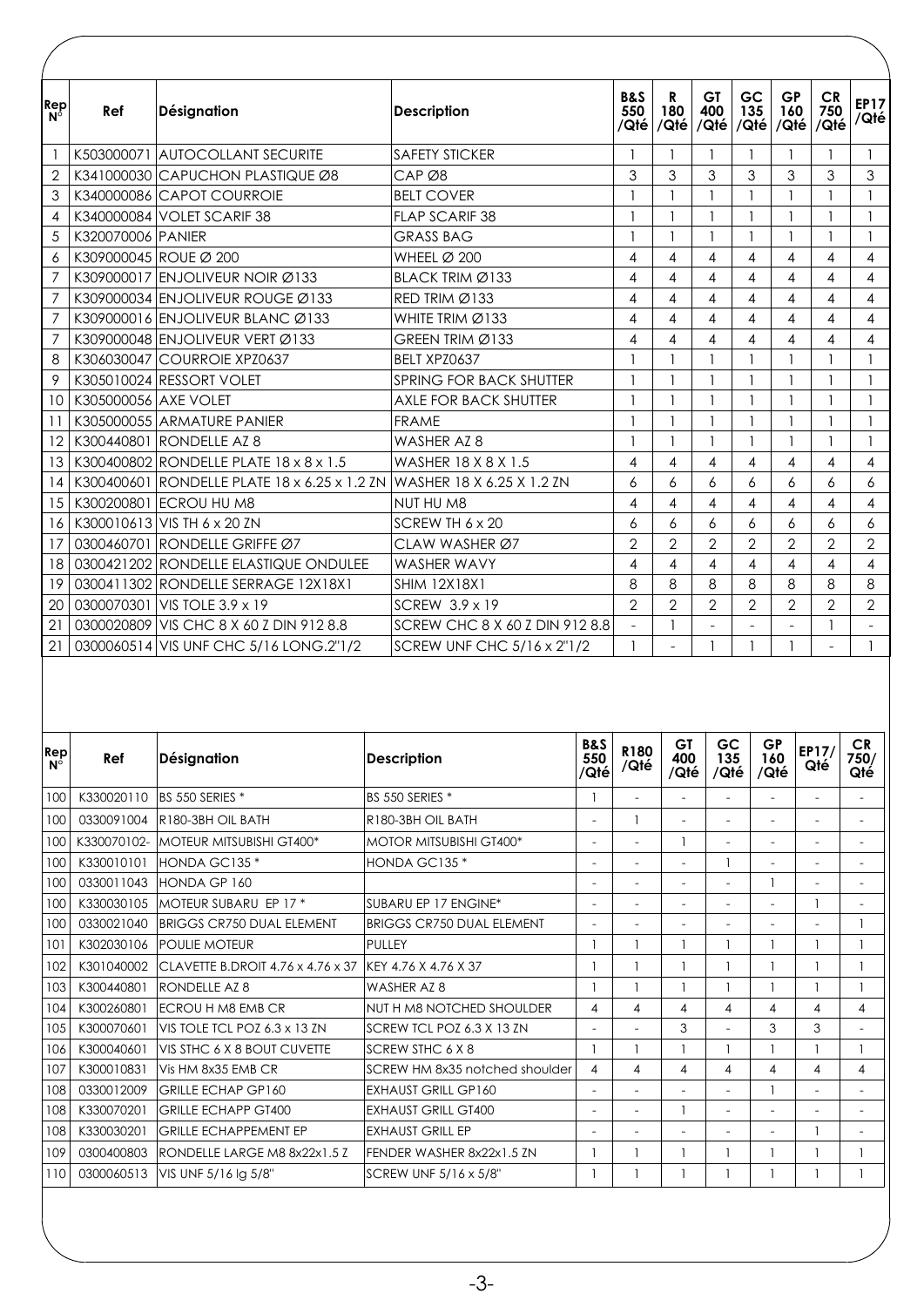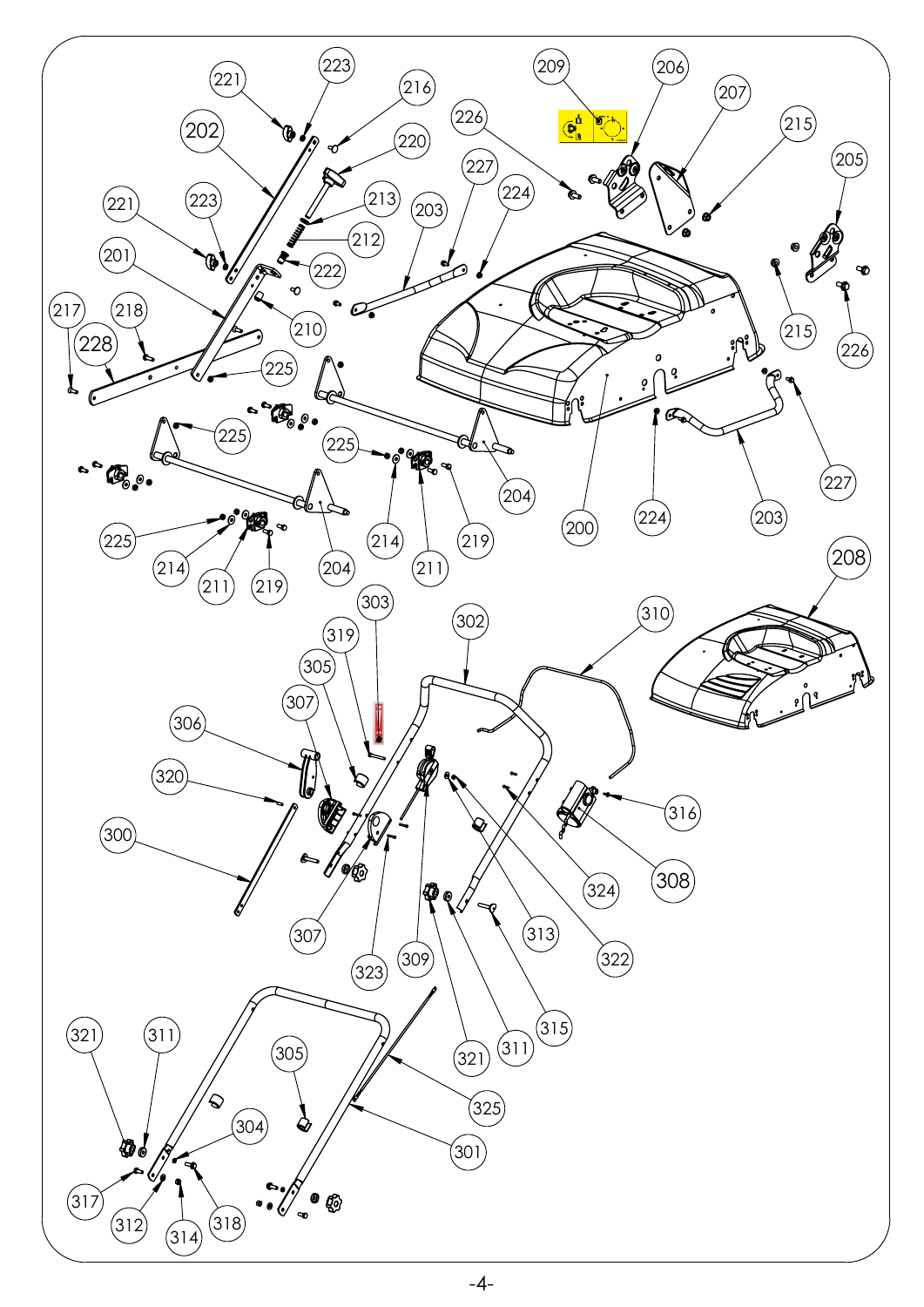| $Rep N^{\circ}$ | Ref                                    | Désignation                                                         |                                          | Description                              |                                |                                    |                   |                          |                                |                              | Qté                              |  |
|-----------------|----------------------------------------|---------------------------------------------------------------------|------------------------------------------|------------------------------------------|--------------------------------|------------------------------------|-------------------|--------------------------|--------------------------------|------------------------------|----------------------------------|--|
| 200             | KI02062101                             | CARTER DB VERT RAL6029                                              |                                          | GREEN DECK RAL6029                       |                                |                                    |                   |                          |                                |                              | -1                               |  |
| 200             | KI02063601                             | CARTER DB BLEU PANT301                                              |                                          | <b>BLUE DECK PANT301</b>                 |                                |                                    |                   |                          |                                |                              | $\mathbf{1}$                     |  |
| 200             | CARTER DB ORANGE RAL2004<br>KI02062601 |                                                                     |                                          | ORANGE DECK RAL2004                      |                                |                                    |                   |                          |                                |                              | $\mathbf{1}$                     |  |
| 200             | KI02060901<br>CARTER DB JAUNE RAL1021  |                                                                     |                                          | YELLOW DECK RAL 1021                     |                                |                                    |                   |                          |                                |                              | $\mathbf{1}$                     |  |
| 200             | KI02060602                             | CARTER DB ROUGE RAL 3002                                            | RED DECK RAL3002                         |                                          |                                |                                    |                   |                          |                                | $\mathbf{1}$                 |                                  |  |
| 200             | KI02060701                             | CARTER DB ROUGE RAL 3000                                            |                                          | RED DECK RAL 3000                        |                                |                                    |                   |                          |                                | $\mathbf{1}$                 |                                  |  |
| 200             | KI02064001                             | CARTER DB GRIS ALU RAL 9006                                         |                                          | GREY ALU DECK RAL 9006                   |                                |                                    |                   |                          |                                |                              | $\mathbf{1}$                     |  |
| 201             | KI02061613                             | <b>BARRE DE RELEVAGE INF NOIRE</b>                                  |                                          | <b>BLACK LOWER LIFTING BAR</b>           |                                |                                    |                   |                          |                                | $\mathbf{1}$                 |                                  |  |
| 202             | KI02061612                             | <b>BARRE DE RELEVAG.INTER. NOIRE</b>                                |                                          | <b>BLACK MIDDLE LIFTING BAR</b>          |                                |                                    |                   |                          |                                |                              | $\mathbf{1}$                     |  |
| 203             | KI02061610                             | <b>TUBE PROTECTION LATERAL NOIR</b>                                 |                                          | <b>BLACK SIDE PROTECTION</b>             |                                |                                    |                   |                          |                                |                              | $\overline{2}$                   |  |
| 204             | KI02061607                             | <b>ESSIEU NOIR</b>                                                  |                                          | <b>BLACK AXLE</b>                        |                                |                                    |                   |                          |                                |                              | $\overline{2}$                   |  |
| 205             | KI02061603                             | SUPPORT DE GUIDON GAUCHE NOIR                                       |                                          | <b>BLACK LEFT HANDLEBAR SUPPORT</b>      |                                |                                    |                   |                          |                                |                              | $\mathbf{1}$                     |  |
| 206             | KI02061602                             | SUPPORT DE GUIDON DROIT NOIR                                        |                                          | <b>BLACK RIGHT HANDLEBAR SUPPORT</b>     |                                |                                    |                   |                          |                                |                              | $\mathbf{1}$                     |  |
| 207             | KI02061601                             | BUTEE REGLAGE HAUTEUR NOIR                                          |                                          | <b>BLACK STOP HEIGHT ADJUSTEMENT</b>     |                                |                                    |                   |                          |                                |                              | $\mathbf{1}$                     |  |
| 208             | KI02060601                             | CARTER ROUGE ST RAL 3002                                            |                                          | RED DECK ST RAL 3002                     |                                |                                    |                   |                          |                                |                              | $\mathbf{1}$                     |  |
| 209             | K503000069                             | AUTOCOLLANT REGLAGE HAUTEUR                                         |                                          | <b>HEIGHT SETTING STICKER</b>            |                                |                                    |                   |                          |                                |                              | $\mathbf{1}$                     |  |
| 210             | K341000006                             | <b>EMBOUT ROND ENVELOPPANT</b>                                      |                                          | <b>PLASTIC CAP</b>                       |                                |                                    |                   |                          |                                |                              | $\mathbf{1}$                     |  |
| 211             | K340000081                             | <b>PALIER ESSIEU</b>                                                |                                          | <b>BEARING AXLE</b>                      |                                |                                    |                   |                          |                                |                              | 4                                |  |
| 212             | K305020012                             | RESSORT MOLETTE REGLAG.HAUTEUR                                      |                                          | <b>HEIGHT ADJUST SPRING</b>              |                                |                                    |                   |                          |                                |                              | $\mathbf{1}$                     |  |
| 213             | K300401004                             | RONDELLE PLATE 10 x 20 x 2 ZN                                       |                                          | PLATE WASHER 10 x 20 x 2                 |                                |                                    |                   |                          |                                |                              | $\mathbf{1}$                     |  |
| 214             | K300400601                             | RONDELLE PLATE 18 x 6.25 x 1.2 ZN                                   |                                          | WASHER 18 X 6.25 X 1.2 ZN                |                                |                                    |                   |                          |                                |                              | 8                                |  |
| 215             | K300260801                             | ECROU H M8 EMB CR                                                   |                                          | NUT H M8 NOTCHED SHOULDER                |                                |                                    |                   |                          |                                |                              | $\overline{4}$                   |  |
| 216             | K300080601                             | VIS TRCC 6 x 16                                                     |                                          | SCREW TRCC 6 x 16                        |                                |                                    |                   |                          |                                |                              | $\overline{2}$                   |  |
| 217             | K300030604                             | VIS TF HC M6 x 20 10.9                                              |                                          | SCREW TF HC M6 x 20 10.9                 |                                |                                    | $\overline{2}$    |                          |                                |                              |                                  |  |
| 218             | K300010613                             | VIS TH 6 x 20 ZN                                                    |                                          | SCREW TH 6 x 20                          |                                |                                    |                   |                          |                                |                              | $\mathbf{1}$                     |  |
| 219             | K300010605                             | VIS H M6 x 16 ZN                                                    |                                          | SCREW HM 6 x 16                          |                                |                                    |                   |                          |                                |                              | 8                                |  |
| 220             | 0300801002                             | MOLETTE REGLAGE HAUT. M10 x 82                                      |                                          | HEIGHT LEVEL ADJUSTEMENT M10             |                                |                                    |                   |                          |                                |                              |                                  |  |
| 221             | 0300800601                             | MOLETTE DE SERRAGE M6                                               |                                          | KNOB M6                                  |                                |                                    |                   |                          |                                | $\overline{2}$               |                                  |  |
| 222             | 0300601002                             | ECROU A SERTIR M10                                                  |                                          | <b>INSERT M10</b>                        |                                |                                    |                   |                          |                                | $\mathbf{1}$                 |                                  |  |
| 223             | 0300440601                             | RONDELLE EVENTAIL 6 Z                                               |                                          | <b>TOOTH LOCKWASHER 6Z</b>               |                                |                                    |                   |                          |                                |                              |                                  |  |
| 224             | 0300260501                             | ECROU HM 5 ZEMB CR DIN 6923-8                                       |                                          | NUT H M5 Z NOTCHED SHOULDER              |                                |                                    |                   |                          |                                |                              | $\overline{2}$<br>$\overline{4}$ |  |
| 225             | 0300210602                             | ECROU FREIN M 6 Z DIN 985-8                                         |                                          | <b>BLOCKING NUT M 6 Z</b>                |                                |                                    |                   |                          |                                |                              | 11                               |  |
| 226             | 0300010816                             |                                                                     |                                          | SCREW H M8X20 Z                          |                                |                                    |                   |                          |                                | $\overline{4}$               |                                  |  |
| 227             | 0300010505                             |                                                                     | VIS H 8x20 Z EMB CR                      |                                          |                                |                                    |                   |                          |                                |                              | $\overline{4}$                   |  |
|                 |                                        | VIS H 5 x 12 EMB CR                                                 |                                          |                                          |                                |                                    |                   |                          |                                | $\mathbf{1}$                 |                                  |  |
|                 |                                        |                                                                     |                                          | SCREW H NOTCHED SHOULDER 5x12            |                                |                                    |                   |                          |                                |                              |                                  |  |
| 228             | KI02061606                             | BARRE DE RELEVAGE ESSIEU NOIRE                                      |                                          | <b>BLACK LIFTING AXLE BAR</b>            |                                |                                    |                   |                          |                                |                              |                                  |  |
| $Rep N^{\circ}$ | Ref                                    | Désignation                                                         | Description                              |                                          | 550<br>/Qté                    | <b>B&amp;S RATO</b><br>180<br>/Qté | GT<br>400<br>/Qté | GC<br>135<br>/Qté        | GP<br>160<br>/Qté              | CR<br>750<br>/Qté            | <b>EP17</b><br>/Qté              |  |
| 300             | KI02061611                             | <b>BARRE RELEVAGE SUPERIEUR NOIR</b>                                | <b>BLACK SUPERIOR LIFTING BAR</b>        |                                          |                                | $\mathbf{1}$                       | $\mathbf{1}$      |                          | $\mathbf{1}$                   |                              | $\mathbf{1}$                     |  |
| 301             | KI02061609                             | <b>GUIDON INFERIEUR NOIR</b>                                        | <b>BLACK LOWER HANDLE</b>                |                                          | $\mathbf{1}$                   | $\mathbf{1}$                       | 1                 | 1                        | $\mathbf{1}$                   | $\overline{1}$               | $\mathbf{1}$                     |  |
|                 |                                        |                                                                     |                                          |                                          | $\overline{1}$                 | $\mathbf{1}$                       | $\mathbf{1}$      | 1                        | $\mathbf{1}$                   | $\overline{1}$               | 1                                |  |
| 302             | KI02061608                             | <b>GUIDON SUPERIEUR NOIR</b>                                        | <b>BLACK UPPER HANDLE</b>                |                                          |                                | $\mathbf{1}$                       |                   | 1                        | $\mathbf{1}$                   |                              | 1                                |  |
| 303<br>303      | K503000037-<br>K503000031-             | ETIQU. GAZ (SS STOP SS START)<br>AUTOCOLLANT ACCELERATEUR STOP SANS | <b>STICKER THROTTLE</b>                  | STICKER "ENGINE SPEED VARIATION" WITHOUT |                                | ÷,                                 | $\mathbf{1}$      | $\overline{\phantom{a}}$ |                                | -1                           | $\sim$                           |  |
| 304             | K341000033                             | STARTER<br>ENTRETOISE LISSE PA 6 +25% FV                            | STARTER<br>SPACER.PLASTIC 8.2 x 12 x 3   |                                          | 2                              | $\overline{2}$                     | $\overline{2}$    | 2                        | $\overline{2}$                 | $\overline{2}$               | $\overline{2}$                   |  |
|                 |                                        |                                                                     |                                          |                                          | $\overline{4}$                 | $\overline{4}$                     | 4                 |                          | $\overline{4}$                 | 4                            | 4                                |  |
| 305<br>306      | K340000092<br>K340000083               | <b>ACCROCHE FIL Ø22</b>                                             | CLAMP CABLE Ø22<br>HANDLE LIFT HEIGHT    |                                          | $\mathbf{1}$                   | $\mathbf{1}$                       | $\mathbf{1}$      | 4<br>1                   | $\mathbf{1}$                   | $\mathbf{1}$                 | $\mathbf{1}$                     |  |
| 307             | K340000082                             | POIGNEE RELEVAGE HAUTEUR<br>SUPPORT POIGNEE RELEVAGE                | <b>LEVEL SUPPORT</b>                     |                                          | $\overline{2}$                 | $\overline{2}$                     | $\overline{2}$    | $\overline{2}$           | $\overline{2}$                 | $\overline{2}$               | $\overline{2}$                   |  |
|                 |                                        |                                                                     |                                          |                                          | $\mathbf{1}$                   |                                    | $\mathbf{1}$      |                          |                                | $\mathbf{1}$                 | $\mathbf{1}$                     |  |
| 308             | K308060027                             | HOMME MORT + CABLE                                                  | DEADMAN LEVER                            |                                          |                                | $\mathbf{1}$                       |                   |                          | $\overline{1}$                 |                              |                                  |  |
| 308             | K308060026                             | <b>HOMME MORT + CABLE</b>                                           | DEADMAN LEVER                            |                                          | $\sim$                         |                                    | $\sim$            | -1                       |                                |                              |                                  |  |
| 308             | K308060028                             | HOMME MORT + CABLE                                                  | DEADMAN LEVER                            |                                          |                                | $\mathbf{1}$                       | $\mathbf{1}$      | $\mathbf{1}$             |                                |                              | $\mathbf{1}$                     |  |
| 309             | K308040029                             | CABLE GAZ + MANETTE                                                 | <b>THROTTLE + HANDLE</b>                 |                                          | $\mathbf{1}$<br>$\mathbf{1}$   | $\mathbf{1}$                       | $\mathbf{1}$      | -1                       | $\overline{1}$<br>$\mathbf{1}$ | $\mathbf{1}$<br>$\mathbf{1}$ | $\mathbf{1}$                     |  |
| 310             | K305000057                             | FIL HOMME MORT ROUGE                                                | RED WIRE                                 |                                          |                                |                                    |                   |                          |                                |                              |                                  |  |
| 311             | K300410802                             | RONDELLE MOLETTE GUIDON                                             | RING WHEEL HANDLEBAR                     |                                          | $\overline{4}$                 | 4                                  | 4                 | 4                        | $\overline{4}$                 | 4                            | $\overline{4}$                   |  |
| 312             | K300400802                             | RONDELLE PLATE 18 x 8 x 1.5                                         | WASHER 18 X 8 X 1.5                      |                                          | $\overline{2}$                 | 2                                  | $\overline{2}$    | 2                        | $\overline{2}$                 | $\overline{2}$               | $\overline{2}$                   |  |
| 313             | K300400601                             | RONDELLE PLATE 18 x 6.25 x 1.2 ZN                                   | WASHER 18 X 6.25 X 1.2 ZN                |                                          | -1                             | $\mathbf{1}$                       | 1                 |                          | -1                             |                              | 1                                |  |
| 314             | K300210801                             | ECROU FREIN H M8                                                    | NUT,NYLOC M8                             |                                          | $\overline{2}$                 | $\overline{2}$                     | $\overline{2}$    | $\overline{2}$           | $\overline{2}$                 | $\overline{2}$               | 2                                |  |
| 315             | K300090803                             | VIS TP PLI22 M8 X 50/27 ZN                                          | SCREW TP PLI22 M8 X 50/27 ZN             |                                          | $\overline{2}$<br>$\mathbf{1}$ | 2<br>-1                            | $\overline{2}$    | $\overline{2}$           | $\overline{2}$<br>-1           | $\overline{2}$<br>-1         | $\overline{2}$                   |  |
| 316             | K300080401                             | VIS TOLE TCB EMB CR 4.2 X 16                                        | SCREW POZI 4.2X16Z                       |                                          |                                |                                    | $\mathbf{1}$      | 1                        |                                |                              | 1                                |  |
| 317             | K300010815                             | VIS H M8 x 20 ZN                                                    | SCREW HM 8 x 20                          |                                          | $\overline{2}$                 | $\overline{2}$                     | $\overline{2}$    | 2                        | $\overline{2}$                 | $\overline{2}$               | $\overline{2}$                   |  |
| 318             | K300010801                             | VIS H EMB CR 8 x 25                                                 |                                          | SCREW H NOTCHED SHOULDER 8 X 25          | $\overline{2}$                 | 2                                  | $\overline{2}$    | 2                        | $\overline{2}$                 | $\overline{2}$               | $\overline{2}$                   |  |
| 319             | K300010608                             | VIS TH 6 x 50 ZN ISO 4017                                           | SCREW TH 6 x 50                          |                                          | $\mathbf{1}$                   | $\mathbf{1}$                       | $\mathbf{1}$      | 1                        | $\mathbf{1}$                   | -1                           | $\mathbf{1}$                     |  |
| 320             | 0301090008                             | GOUPILLE ELASTIQUE 6 x 18                                           | COTTER PIN 6 x 18                        |                                          | $\mathbf{1}$                   | 1                                  | $\mathbf{1}$      | -1                       | $\mathbf{1}$                   | -1                           | $\mathbf{1}$                     |  |
| 321             | 0300800803                             | MOLETTE AVEC ECROU M8                                               | HANDLE WITH NUT M8                       |                                          | $\overline{4}$                 | 4                                  | $\overline{4}$    | 4                        | $\overline{4}$                 | 4                            | 4                                |  |
| 322             | 0300210602                             | ECROU FREIN M 6 Z DIN 985-8                                         | <b>BLOCKING NUT M 6 Z</b>                |                                          | -1                             | 1                                  | 1                 |                          | -1                             |                              | $\mathbf{1}$                     |  |
| 323             | 0300090407                             | VIS TBC PLASTIQUE 4 x 25                                            | SCREW TBC PLASTIC 4 x 25                 |                                          | $\overline{4}$                 | $\overline{4}$                     | $\overline{4}$    | 4                        | $\overline{4}$                 | 4                            | 4                                |  |
| 324<br>325      | 0300070301<br>K308060036               | VIS TOLE 3.9 x 19<br>RACCORD FAISCEAU                               | SCREW 3.9 x 19<br><b>CABLE CONNECTOR</b> |                                          | $\overline{2}$                 | $\overline{2}$                     | $\overline{2}$    | 2                        | $\overline{2}$                 | 2                            | $\overline{2}$                   |  |